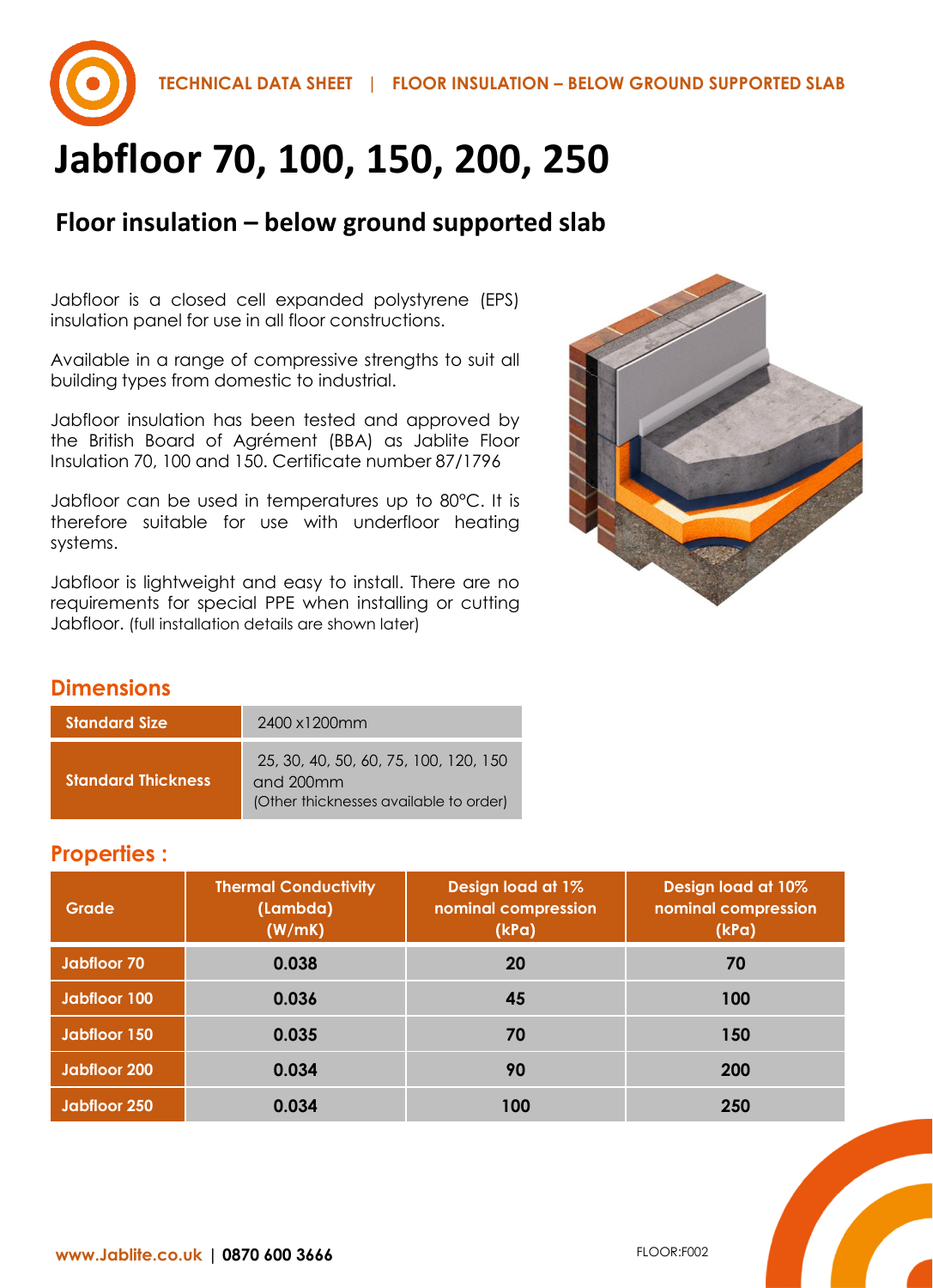

**Application : This information is provided as a guideline, please refer to the Jabfloor compressive strengths table. The recommendations of BS EN 1991-1-1 and BS EN 1990 should be followed in the design of the floor**

| Grade        | <b>Application</b>                                      |
|--------------|---------------------------------------------------------|
| Jabfloor 70  | <b>Domestic</b>                                         |
| Jabfloor 100 | Offices, Special Occupancy Residential (e.g. Care Home) |
| Jabiloor 150 | Public, Government and Educational Buildings            |
| Jabfloor 200 | Industrial and Commercial                               |
| Jabiloor 250 | Industrial, Cold Store, Heavy Commercial                |

# **Accreditation :**

| <b>BBA</b>                                    | Jabfloor Insulation has been assessed and approved by the British Board of Agrément as<br>Jablite Floor Insulation for use below slab in solid ground floors. Certificate number 87/1796.<br>This Certificate covers Grades 70, 100 and 150.                     |
|-----------------------------------------------|------------------------------------------------------------------------------------------------------------------------------------------------------------------------------------------------------------------------------------------------------------------|
| <b>NHBC</b><br><b>Approved</b>                | NHBC accepts the use of Jablite Floor Insulation, provided it is installed, used and maintained<br>in accordance with the BBA Certificate, in relation to NHBC Standards, Chapters 5.1<br>Substructure and ground bearing floors and 5.2 Suspended ground floors |
| <b>CE marking</b>                             | Jablite have taken the responsibility of CE marking the product in accordance with<br>harmonised European Standard BS EN 13163 : 2012.<br>Declaration of Performance is available on Request.                                                                    |
| <b>Quality</b>                                | All Jablite products are manufactured in production facilities which are certified to ISO 9001<br><b>Quality Management</b>                                                                                                                                      |
| <b>Environmental</b><br><b>Responsibility</b> | All Jablite manufacturing facilities are ISO 14001 certified. We operate an Environmental<br>Management System which includes our supply chain (see BREEAM section for more<br>information)                                                                      |
| <b>Compliance</b>                             | Jabfloor conforms to the required properties as defined in BS EN 13163:2012 - Thermal<br>insulation products for buildings - Factory made expanded polystyrene (EPS) products -<br>Specification                                                                 |
| <b>Fire</b>                                   | Solid ground floors are not required to provide fire resistance. When properly installed Jabfloor<br>is fully protected by the concrete slab and will have no adverse effect on the fire<br>performance of the building into which it is installed.              |
|                                               | Jabfloor is supplied as non-flame retardant material as standard.<br>Euroclass E, flame-retardant material is available to order.                                                                                                                                |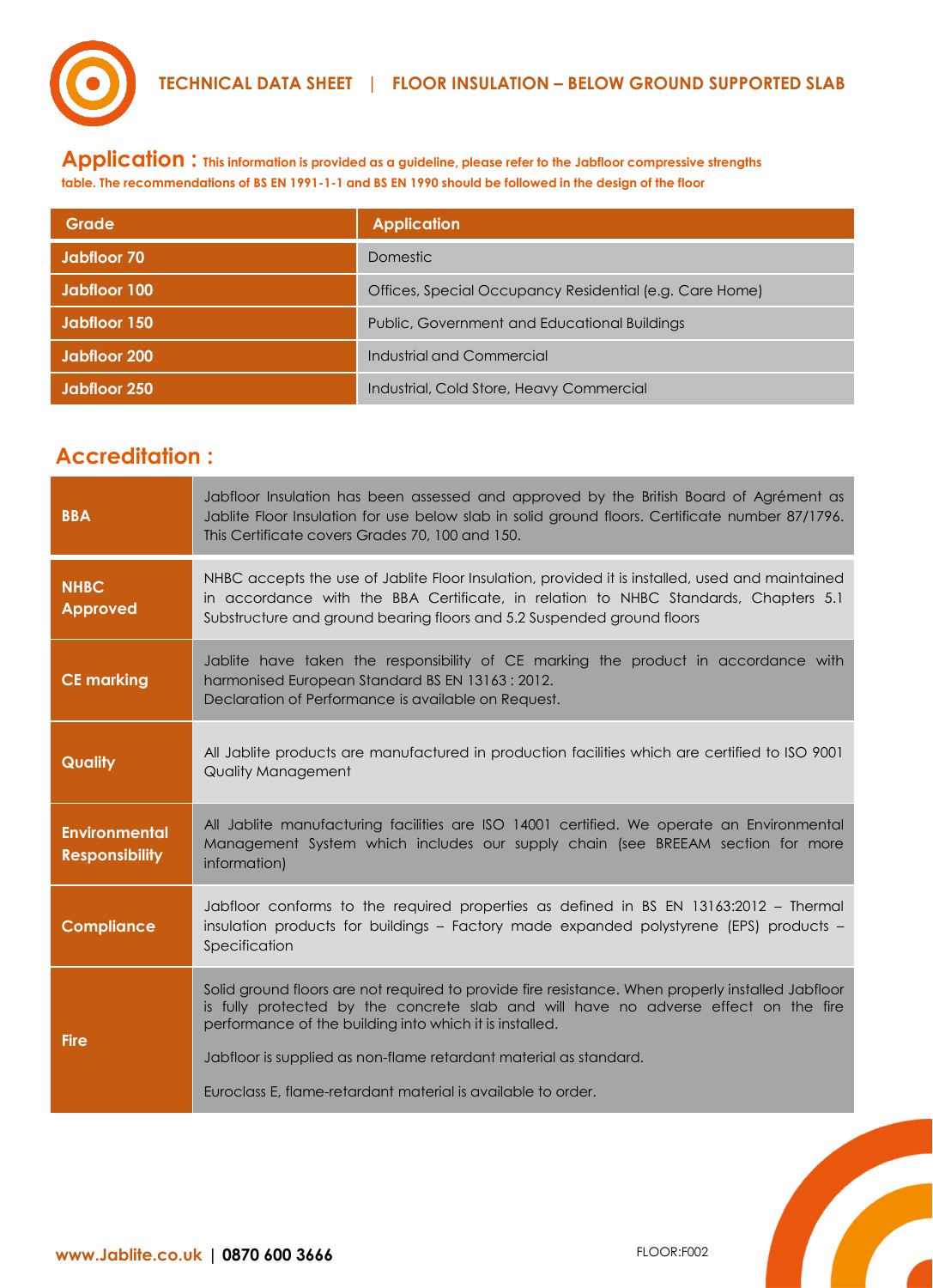

# **Environment and Sustainability :**

| $A+$                                   | Jabfloor insulation is manufactured from EPS (expanded polystyrene) which has<br>an A+ rating in the BRE Green Guide to Specification.                                                                                                                                                                                                                                                                                                                                                                                                                                                                                                                                                                                                                                                                                                                                                                                                                                   |
|----------------------------------------|--------------------------------------------------------------------------------------------------------------------------------------------------------------------------------------------------------------------------------------------------------------------------------------------------------------------------------------------------------------------------------------------------------------------------------------------------------------------------------------------------------------------------------------------------------------------------------------------------------------------------------------------------------------------------------------------------------------------------------------------------------------------------------------------------------------------------------------------------------------------------------------------------------------------------------------------------------------------------|
| <b>Climate</b><br><b>Change</b>        | Jabfloor insulation has an ozone depletion potential (ODP) of zero and a global<br>warming potential (GWP) of less than 5.<br>EPS does not create any known risk to the environment                                                                                                                                                                                                                                                                                                                                                                                                                                                                                                                                                                                                                                                                                                                                                                                      |
| 100%                                   | Jabfloor insulation is 100% recyclable and Jablite offers a site collection<br>recycling service.                                                                                                                                                                                                                                                                                                                                                                                                                                                                                                                                                                                                                                                                                                                                                                                                                                                                        |
| <b>BREEAM</b>                          | <b>Responsible Sourcing.</b><br>Jablite insulation products are manufactured in factories which are ISO 14001<br>and ISO 9001 certified Jablite purchases raw material from suppliers who are ISO<br>14001 certified. The ISO certificate are in the Technical Resource Centre on the<br>Jablite website www.Jablite.co.uk<br><b>Key Process (Insulation Manufacture)</b><br>ISO 14001: Certificate Number EMS 559414<br>Supply Chain Processes (supply of materials for end products)<br>ISO 14001: Certificate Number NL 015213-1<br><b>Embodied Impact</b><br>Jablite insulation products are made from EPS which has been given an A+<br>rating by the BRE.<br>The calculation of embodied impact relative to thermal performance is a<br>function of the material volume (for each build), its BRE Green Guide Rating<br>and its thermal conductivity.<br>The thermal conductivity of our products is available on both the product<br>packaging and this datasheet |
| <b>Biological</b><br><b>Properties</b> | Jabfloor EPS insulation is non-toxic and non-biodegradable.<br>Jabfloor will not sustain mould growth and has no nutrient value to insects or<br>vermin.<br>Jabfloor will remain an effective insulation for the life of the building.                                                                                                                                                                                                                                                                                                                                                                                                                                                                                                                                                                                                                                                                                                                                   |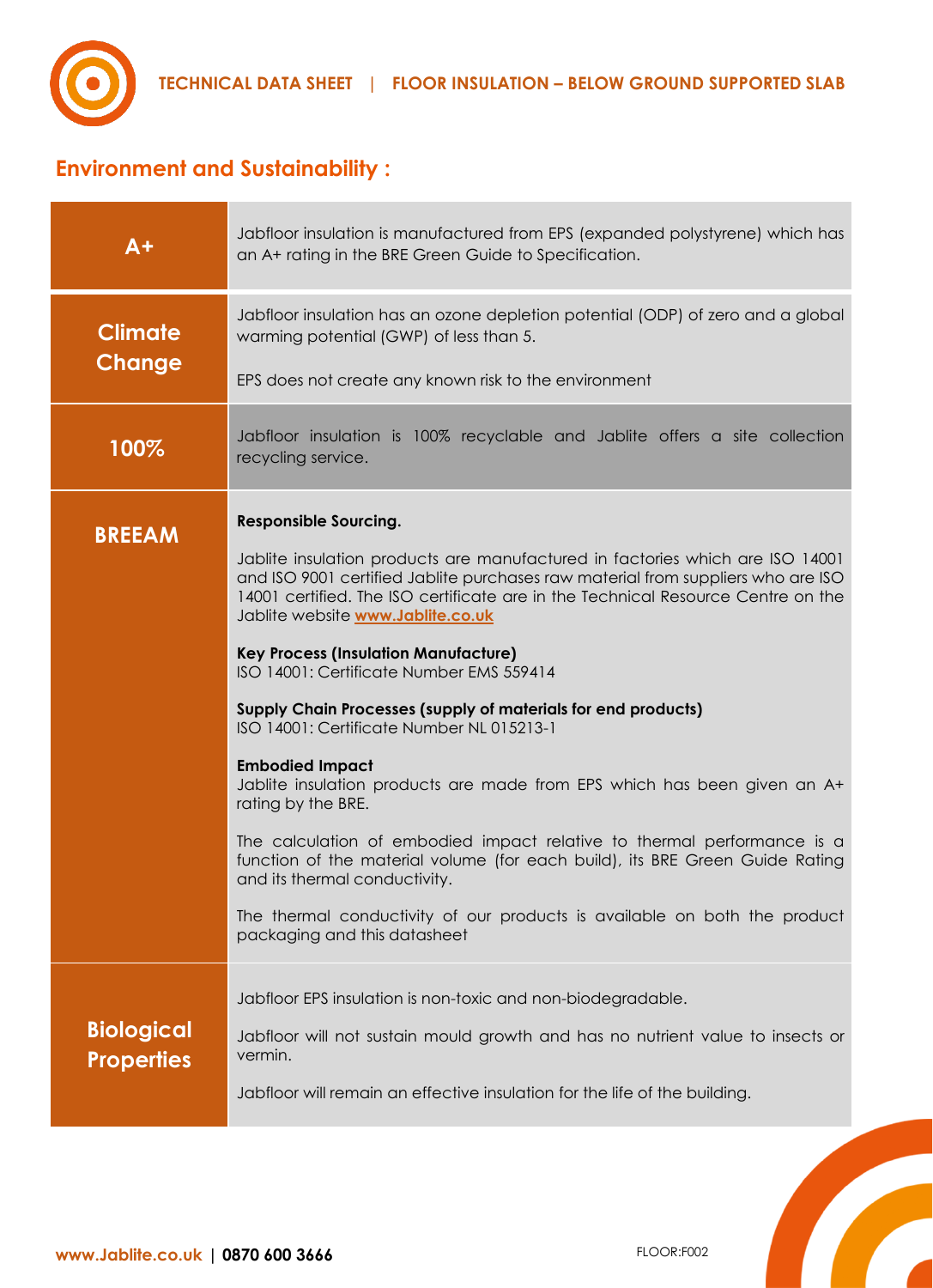

#### **INSTALLATION**

A suitable DPM such as 1200 gauge polythene is installed over the prepared ground or blinded hardcore base.

Jabfloor is loose-laid over the DPM with all joints tightly butted.

Vertical upstands of Jabfloor Edge Strip should be used around perimeter to prevent cold bridging, as detailed in BRE Report 262.

The Jabfloor panels and Edge Strips may be cut to fit on site with a sharp knife or fine toothed saw.

# 0 Ø  $\boldsymbol{a}$ 0  $\mathbf 0$

Figure 2.4 Damp-proof membrane below insulation

- 1. Jabfloor
- 2. Jabfloor edge strip
- 3. Damp-proof membrane
- 4. Vapour control layer
- 5. Concrete slab

A suitable VCL such as 500 gauge polythene is laid over the Jabfloor with all joints lapped and sealed.

The concrete slab is then poured or pumped over the VCL to the required thickness.

During these operations the vapour control layer should be protected from impact damage or excessive trafficking by the use of spreader boards.

Structural steel reinforcement must be placed onto spacer pads sufficient to prevent puncturing the VCL.

The concrete slab is then either tamped or power-floated to provide the required finish.

#### **Damp-proof membrane**

Jabfloor should not be regarded as a damp-proof membrane (DPM). A suitable DPM must be provided. Good building practice indicates that a DPM is placed below the Jabfloor and a vapour control layer (VCL) is installed above the Jabfloor on the warm side of the insulation to inhibit the risk of interstitial condensation.

If a liquid DPM is used, care should be taken that it is compatible with the Jabfloor and that it is completely dry before the insulation is laid.

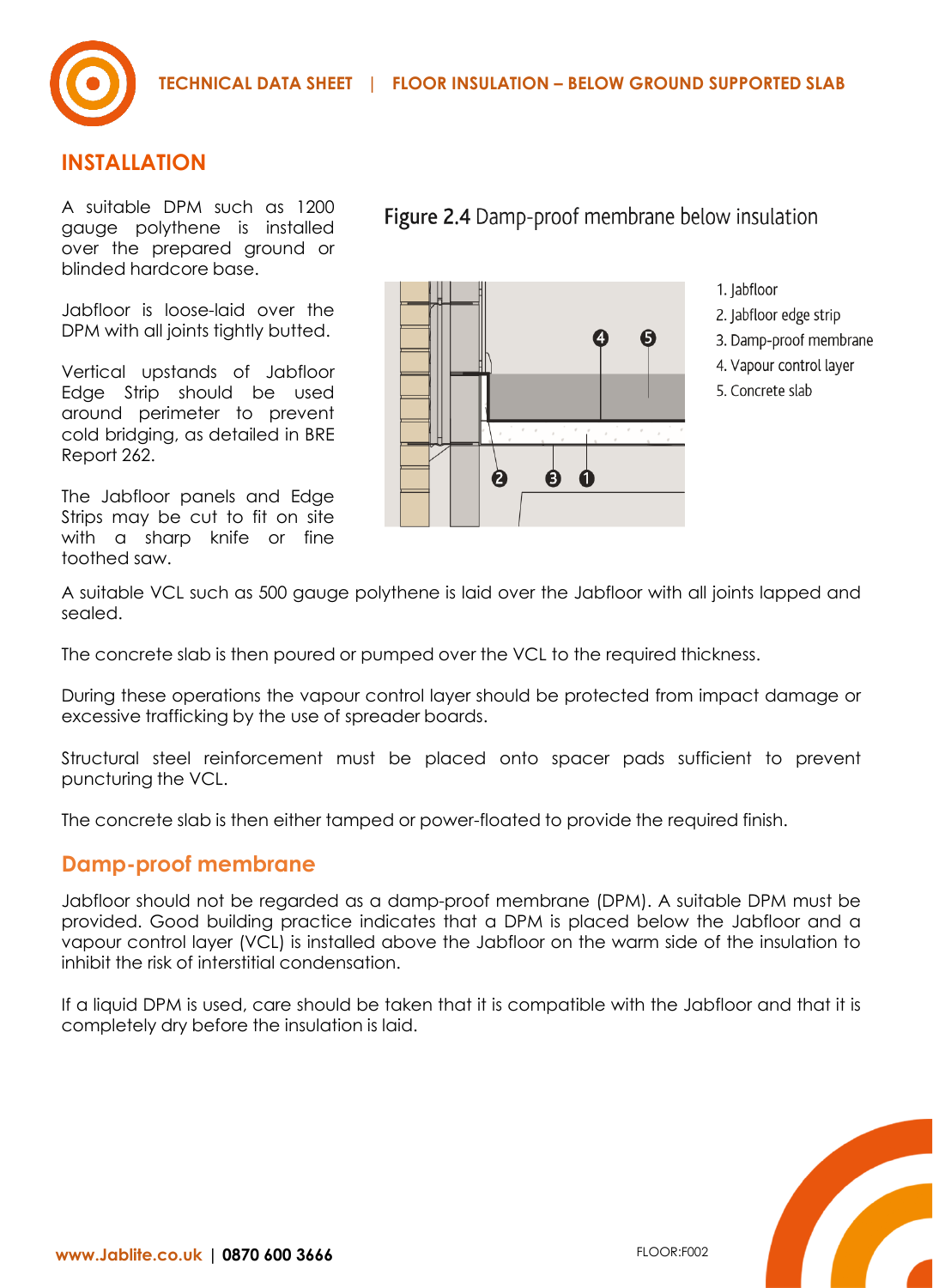

### **U-values**

The tables below show the required thicknesses of Jabfloor 70, 100, 150, 200 and 250 to meet Uvalues of 0.25, 0.22, 0.20, 0.18, 0.15 and 0.10W/m2K.

## **Table 2.1:**

| Thickness (mm) to achieve U-value 0.25 $W/m^2K$ |             |              |              |                               |
|-------------------------------------------------|-------------|--------------|--------------|-------------------------------|
| P/A Ratio*                                      | Jabfloor 70 | Jabfloor 100 | Jabfloor 150 | <b>Jabfloor 200 &amp; 250</b> |
| 1.00                                            | 110         | 105          | 100          | 100                           |
| 0.90                                            | 110         | 100          | 100          | 100                           |
| 0.80                                            | 105         | 100          | 100          | 100                           |
| 0.70                                            | 100         | 100          | 95           | 90                            |
| 0.60                                            | 100         | 90           | 90           | 85                            |
| 0.50                                            | 85          | 80           | 80           | 75                            |
| 0.40                                            | 80          | 75           | 70           | 70                            |
| 0.30                                            | 65          | 60           | 60           | 55                            |
| 0.25                                            | 50          | 50           | 50           | 50                            |
| 0.20                                            | 40          | 30           | 30           | 30                            |
| 0.15                                            | 25          | 25           | 25           | 25                            |

## **Table 2.2:**

| Thickness (mm) to achieve U-value 0.22 $W/m^2K$ |             |              |              |                               |
|-------------------------------------------------|-------------|--------------|--------------|-------------------------------|
| P/A Ratio*                                      | Jabfloor 70 | Jabfloor 100 | Jabfloor 150 | <b>Jabiloor 200 &amp; 250</b> |
| 1.00                                            | 130         | 125          | 120          | 120                           |
| 0.90                                            | 125         | 120          | 120          | 120                           |
| 0.80                                            | 125         | 120          | 120          | 110                           |
| 0.70                                            | 120         | 120          | 110          | 110                           |
| 0.60                                            | 120         | 110          | 110          | 105                           |
| 0.50                                            | 110         | 100          | 100          | 100                           |
| 0.40                                            | 100         | 100          | 90           | 90                            |
| 0.30                                            | 80          | 80           | 75           | 75                            |
| 0.25                                            | 70          | 65           | 65           | 60                            |
| 0.20                                            | 50          | 50           | 50           | 50                            |
| 0.15                                            | 25          | 25           | 25           | 25                            |

\*P/A ratio : "P" is length of exposed perimeter in metres and "A" is floor area in square metres

NB: Thickness indicated may be obtained using one or two layers of standard thickness product

**www.Jablite.co.uk | 0870 600 3666**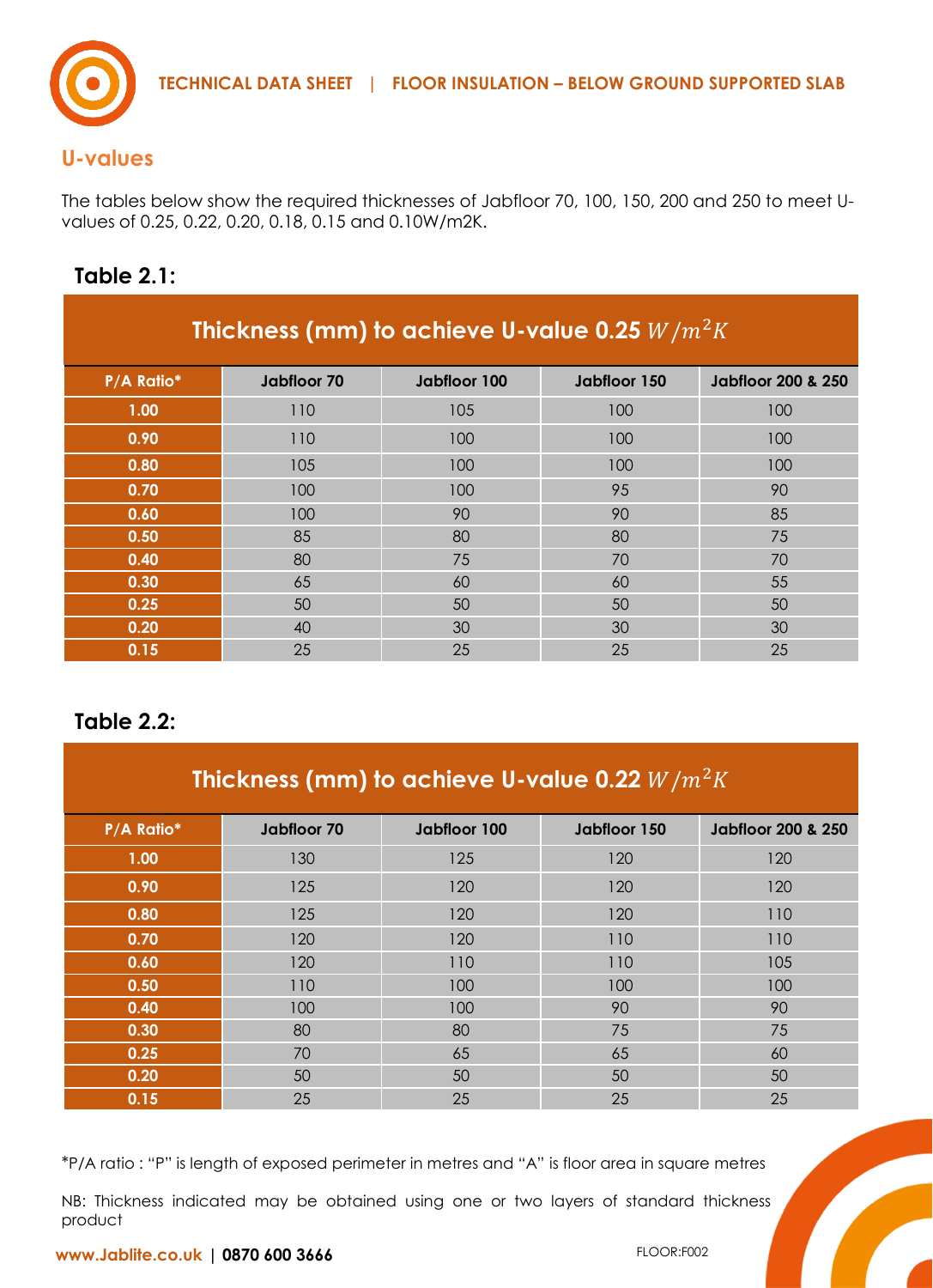

## **Table 2.3:**

| Thickness (mm) to achieve U-value 0.20 $W/m^2K$ |             |              |              |                               |
|-------------------------------------------------|-------------|--------------|--------------|-------------------------------|
| P/A Ratio*                                      | Jabfloor 70 | Jabiloor 100 | Jabiloor 150 | <b>Jabiloor 200 &amp; 250</b> |
| 1.00                                            | 150         | 140          | 140          | 130                           |
| 0.90                                            | 145         | 140          | 130          | 130                           |
| 0.80                                            | 140         | 130          | 130          | 125                           |
| 0.70                                            | 140         | 130          | 125          | 120                           |
| 0.60                                            | 130         | 125          | 120          | 120                           |
| 0.50                                            | 120         | 120          | 120          | 110                           |
| 0.40                                            | 110         | 110          | 100          | 100                           |
| 0.30                                            | 100         | 90           | 90           | 85                            |
| 0.25                                            | 85          | 80           | 80           | 75                            |
| 0.20                                            | 65          | 60           | 60           | 60                            |
| 0.15                                            | 40          | 40           | 40           | 40                            |

#### **Table 2.4:**

| Thickness (mm) to achieve U-value 0.18 $W/m^2K$ |             |              |              |                               |
|-------------------------------------------------|-------------|--------------|--------------|-------------------------------|
| P/A Ratio*                                      | Jabfloor 70 | Jabfloor 100 | Jabfloor 150 | <b>Jabiloor 200 &amp; 250</b> |
| 1.00                                            | 170         | 160          | 160          | 150                           |
| 0.90                                            | 170         | 160          | 150          | 150                           |
| 0.80                                            | 160         | 150          | 150          | 150                           |
| 0.70                                            | 160         | 150          | 150          | 140                           |
| 0.60                                            | 150         | 150          | 150          | 140                           |
| 0.50                                            | 150         | 140          | 140          | 130                           |
| 0.40                                            | 130         | 125          | 120          | 120                           |
| 0.30                                            | 120         | 110          | 110          | 110                           |
| 0.25                                            | 105         | 100          | 100          | 100                           |
| 0.20                                            | 85          | 80           | 80           | 75                            |
| 0.15                                            | 60          | 55           | 50           | 50                            |

\*P/A ratio : "P" is length of exposed perimeter in metres and "A" is floor area in square metres

NB: Thickness indicated may be obtained using one or two layers of standard thickness product

**www.Jablite.co.uk | 0870 600 3666**